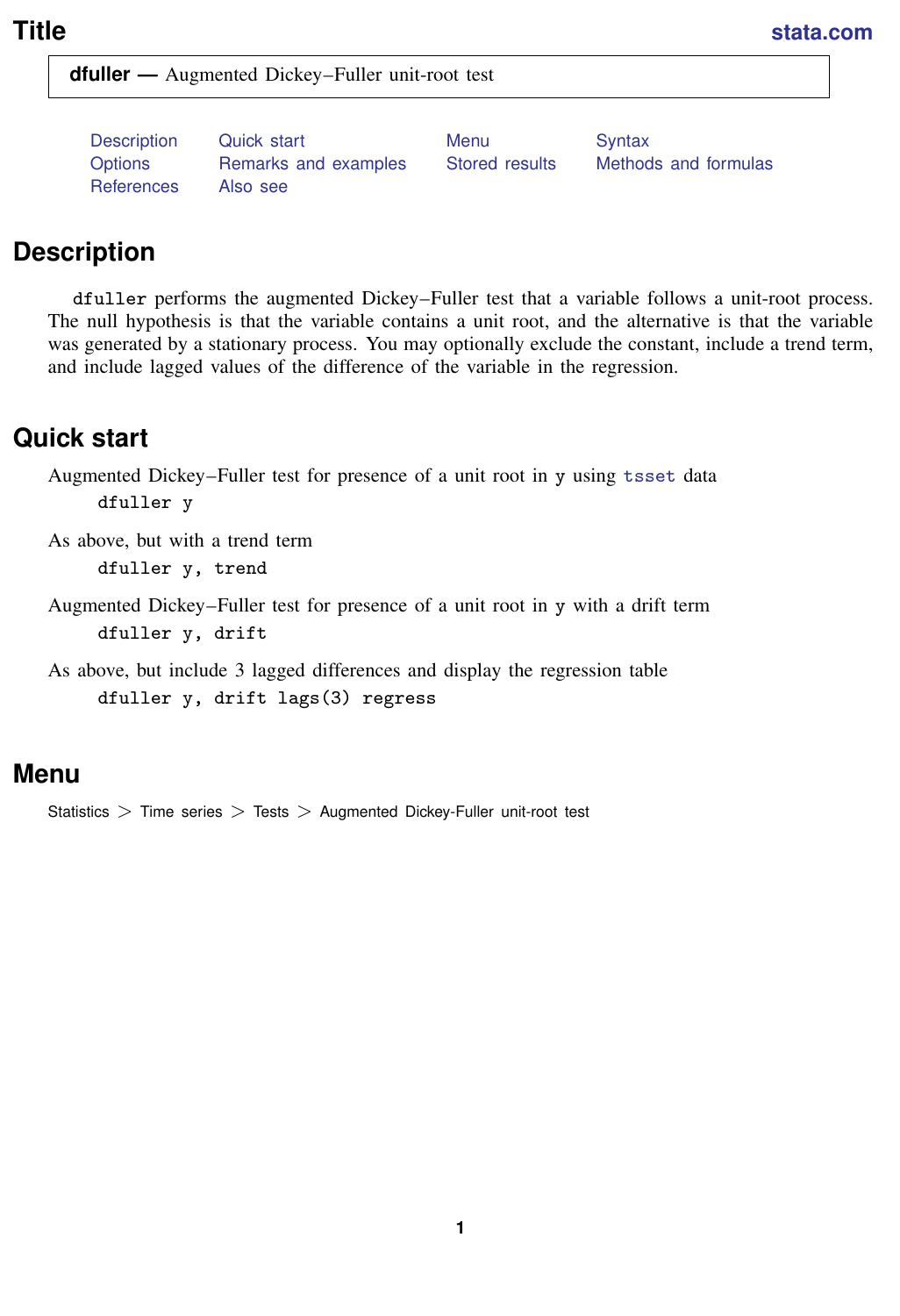### <span id="page-1-0"></span>**Syntax**

 $\texttt{dfuller}$  *[varname](http://www.stata.com/manuals15/u11.pdf#u11.4varnameandvarlists)*  $\begin{bmatrix} if \end{bmatrix}$  $\begin{bmatrix} if \end{bmatrix}$  $\begin{bmatrix} if \end{bmatrix}$   $\begin{bmatrix} in \end{bmatrix}$  $\begin{bmatrix} in \end{bmatrix}$  $\begin{bmatrix} in \end{bmatrix}$   $\begin{bmatrix} , \text{ options} \end{bmatrix}$ 

| options                     | Description                          |
|-----------------------------|--------------------------------------|
| Main                        |                                      |
| noconstant                  | suppress constant term in regression |
| trend                       | include trend term in regression     |
| drift                       | include drift term in regression     |
| $regress$                   | display regression table             |
| $_{\frac{1}{2}}$ ags $(\#)$ | include # lagged differences         |

<span id="page-1-1"></span>You must tsset your data before using dfuller; see [\[TS\]](http://www.stata.com/manuals15/tstsset.pdf#tstsset) tsset. *varname* may contain time-series operators; see [U[\] 11.4.4 Time-series varlists](http://www.stata.com/manuals15/u11.pdf#u11.4.4Time-seriesvarlists).

#### **Options**

 $\overline{a}$ 

#### [Main] Main  $\Box$

- noconstant suppresses the constant term (intercept) in the model and indicates that the process under the null hypothesis is a random walk without drift. noconstant cannot be used with the trend or drift option.
- trend specifies that a trend term be included in the associated regression and that the process under the null hypothesis is a random walk, perhaps with drift. This option may not be used with the noconstant or drift option.
- drift indicates that the process under the null hypothesis is a random walk with nonzero drift. This option may not be used with the noconstant or trend option.
- regress specifies that the associated regression table appear in the output. By default, the regression table is not produced.
- <span id="page-1-2"></span>lags(*#*) specifies the number of lagged difference terms to include in the covariate list.

#### **Remarks and examples [stata.com](http://stata.com)**

[Dickey and Fuller](#page-5-2) [\(1979](#page-5-2)) developed a procedure for testing whether a variable has a unit root or, equivalently, that the variable follows a random walk. [Hamilton](#page-5-3) [\(1994](#page-5-3), 528–529) describes the four different cases to which the augmented Dickey–Fuller test can be applied. The null hypothesis is always that the variable has a unit root. They differ in whether the null hypothesis includes a drift term and whether the regression used to obtain the test statistic includes a constant term and time trend. [Becketti](#page-5-4) [\(2013,](#page-5-4) chap. 9) provides additional examples showing how to conduct these tests.

The true model is assumed to be

$$
y_t = \alpha + y_{t-1} + u_t
$$

where  $u_t$  is an independent and identically distributed zero-mean error term. In cases one and two, presumably  $\alpha = 0$ , which is a random walk without drift. In cases three and four, we allow for a drift term by letting  $\alpha$  be unrestricted.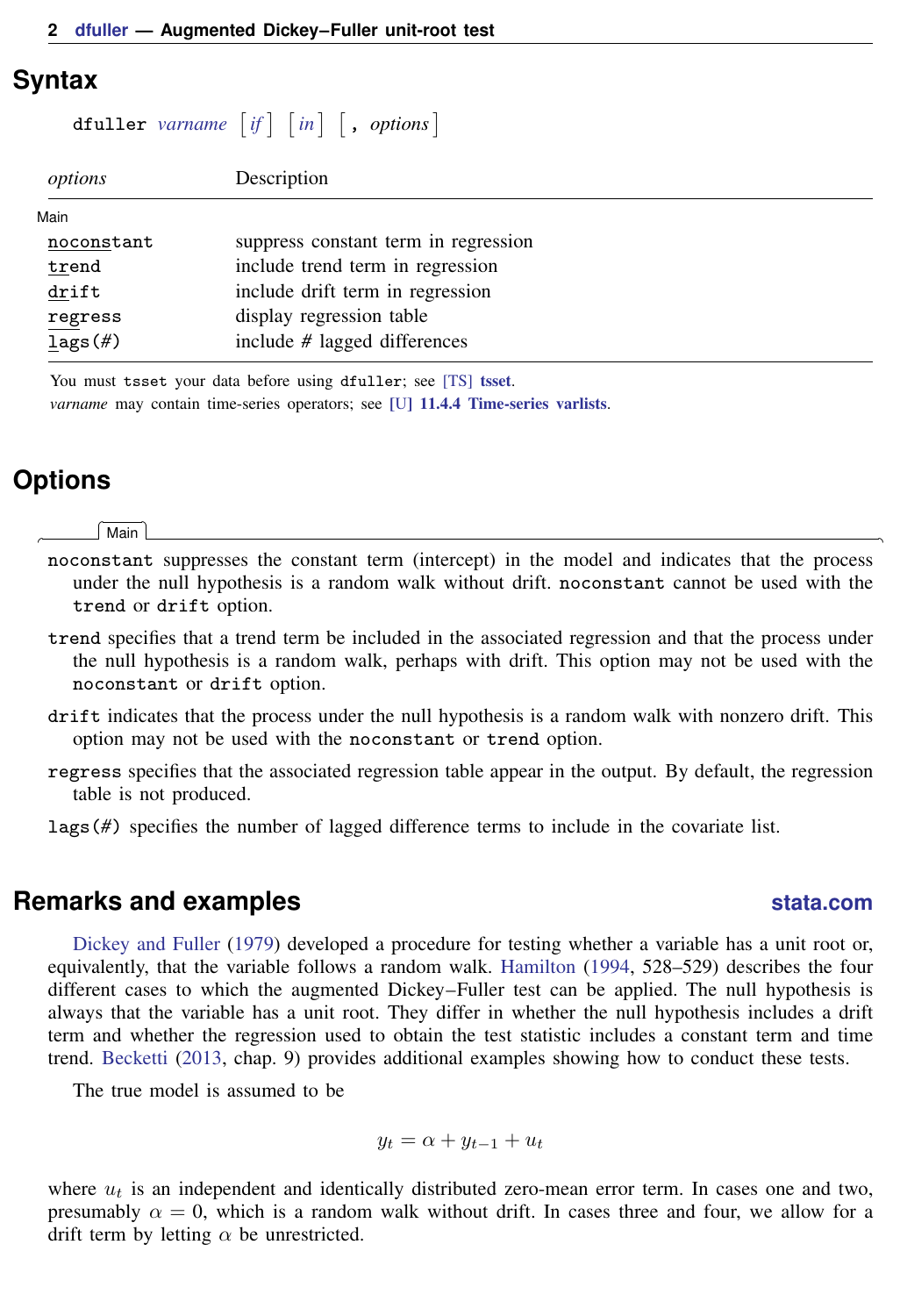The Dickey–Fuller test involves fitting the model

$$
y_t = \alpha + \rho y_{t-1} + \delta t + u_t
$$

by ordinary least squares (OLS), perhaps setting  $\alpha = 0$  or  $\delta = 0$ . However, such a regression is likely to be plagued by serial correlation. To control for that, the augmented Dickey–Fuller test instead fits a model of the form

$$
\Delta y_t = \alpha + \beta y_{t-1} + \delta t + \zeta_1 \Delta y_{t-1} + \zeta_2 \Delta y_{t-2} + \dots + \zeta_k \Delta y_{t-k} + \epsilon_t \tag{1}
$$

where  $k$  is the number of lags specified in the lags() option. The noconstant option removes the constant term  $\alpha$  from this regression, and the trend option includes the time trend  $\delta t$ , which by default is not included. Testing  $\beta = 0$  is equivalent to testing  $\rho = 1$ , or, equivalently, that  $y_t$  follows a unit root process.

In the first case, the null hypothesis is that  $y_t$  follows a random walk without drift, and (1) is fit without the constant term  $\alpha$  and the time trend  $\delta t$ . The second case has the same null hypothesis as the first, except that we include  $\alpha$  in the regression. In both cases, the population value of  $\alpha$  is zero under the null hypothesis. In the third case, we hypothesize that  $y_t$  follows a unit root with drift, so that the population value of  $\alpha$  is nonzero; we do not include the time trend in the regression. Finally, in the fourth case, the null hypothesis is that  $y_t$  follows a unit root with or without drift so that  $\alpha$  is unrestricted, and we include a time trend in the regression.

The following table summarizes the four cases.

| Case                            | Process under<br>null hypothesis                                                 | Regression<br>restrictions                               | dfuller<br>option                |
|---------------------------------|----------------------------------------------------------------------------------|----------------------------------------------------------|----------------------------------|
| $\boldsymbol{\mathcal{D}}$<br>3 | Random walk without drift<br>Random walk without drift<br>Random walk with drift | $\alpha = 0, \delta = 0$<br>$\delta = 0$<br>$\delta = 0$ | noconstant<br>(default)<br>drift |
|                                 | Random walk with or<br>without drift                                             | (none)                                                   | trend                            |

Except in the third case, the t-statistic used to test  $H_0$ :  $\beta = 0$  does not have a standard distribution. [Hamilton](#page-5-3) [\(1994](#page-5-3), chap. 17) derives the limiting distributions, which are different for each of the three other cases. The critical values reported by dfuller are interpolated based on the tables in [Fuller](#page-5-5) ([1996](#page-5-5)). [MacKinnon](#page-5-6) [\(1994](#page-5-6)) shows how to approximate the *p*-values on the basis of a regression surface, and dfuller also reports that  $p$ -value. In the third case, where the regression includes a constant term and under the null hypothesis the series has a nonzero drift parameter  $\alpha$ , the t statistic has the usual t distribution; dfuller reports the one-sided critical values and  $p$ -value for the test of  $H_0$  against the alternative  $H_a: \beta < 0$ , which is equivalent to  $\rho < 1$ .

Deciding which case to use involves a combination of theory and visual inspection of the data. If economic theory favors a particular null hypothesis, the appropriate case can be chosen based on that. If a graph of the data shows an upward trend over time, then case four may be preferred. If the data do not show a trend but do have a nonzero mean, then case two would be a valid alternative.

#### Example 1

In this example, we examine the international airline passengers dataset from [Box, Jenkins, and](#page-5-7) [Reinsel](#page-5-7) [\(2008,](#page-5-7) Series G). This dataset has 144 observations on the monthly number of international airline passengers from 1949 through 1960. Because the data show a clear upward trend, we use the trend option with dfuller to include a constant and time trend in the augmented Dickey–Fuller regression.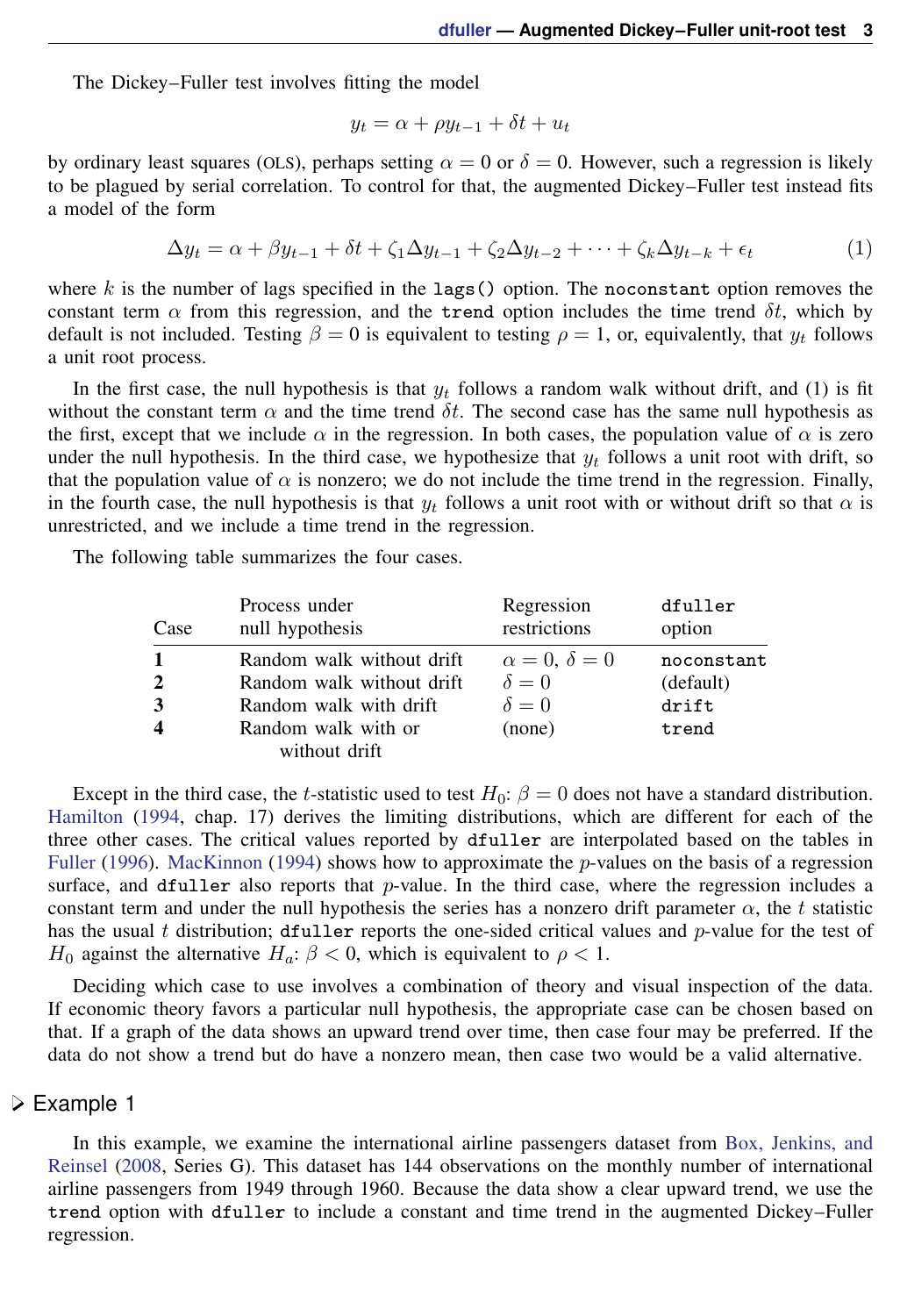| . use http://www.stata-press.com/data/r15/air2<br>(TIMESLAB: Airline passengers) |                   |                      |          |       |                                    |                       |
|----------------------------------------------------------------------------------|-------------------|----------------------|----------|-------|------------------------------------|-----------------------|
| . dfuller air, lags(3) trend regress                                             |                   |                      |          |       |                                    |                       |
| Augmented Dickey-Fuller test for unit root                                       |                   |                      |          |       | Number of obs<br>$\qquad \qquad =$ | 140                   |
|                                                                                  |                   |                      |          |       | Interpolated Dickey-Fuller         |                       |
|                                                                                  | Test<br>Statistic | 1% Critical<br>Value |          |       | 5% Critical<br>Value               | 10% Critical<br>Value |
| Z(t)                                                                             | $-6.936$          |                      | $-4.027$ |       | $-3.445$                           | $-3.145$              |
| MacKinnon approximate p-value for $Z(t) = 0.0000$                                |                   |                      |          |       |                                    |                       |
| D.air                                                                            | Coef.             | Std. Err.            | t.       | P>  t |                                    | [95% Conf. Interval]  |
| air                                                                              |                   |                      |          |       |                                    |                       |
| $L1$ .                                                                           | -.5217089         | .0752195             | $-6.94$  | 0.000 | $-.67048$                          | $-.3729379$           |
| LD.                                                                              | .5572871          | .0799894             | 6.97     | 0.000 | .399082                            | .7154923              |
| $L2D$ .                                                                          | .095912           | .0876692             | 1.09     | 0.276 | $-.0774825$                        | .2693065              |
| $L3D$ .                                                                          | .14511            | .0879922             | 1.65     | 0.101 | $-.0289232$                        | .3191433              |
| _trend                                                                           | 1.407534          | .2098378             | 6.71     | 0.000 | .9925118                           | 1.822557              |
| cons                                                                             | 44.49164          | 7.78335              | 5.72     | 0.000 | 29.09753                           | 59.88575              |

Here we can overwhelmingly reject the null hypothesis of a unit root at all common significance levels. From the regression output, the estimated  $\beta$  of  $-0.522$  implies that  $\rho = (1 - 0.522) = 0.478$ . Experiments with fewer or more lags in the augmented regression yield the same conclusion.

 $\overline{a}$ 

#### Example 2

In this example, we use the German macroeconomic dataset to determine whether the log of consumption follows a unit root. We will again use the trend option, because consumption grows over time.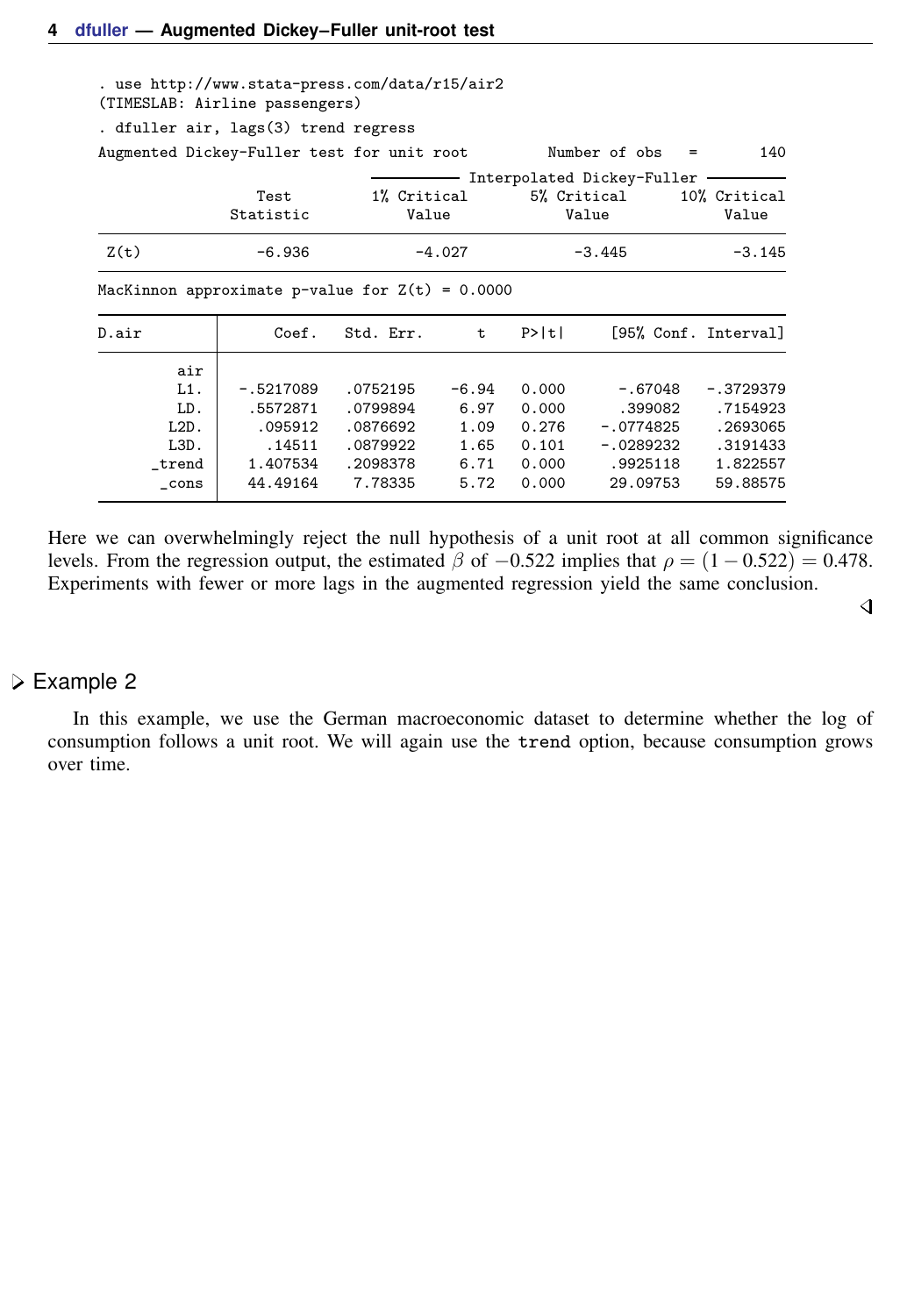◁

| Z(t)        | $-1.318$                                                                          | $-4.069$             | $-3.463$                                                                     | $-3.158$ |
|-------------|-----------------------------------------------------------------------------------|----------------------|------------------------------------------------------------------------------|----------|
|             | Test<br>Statistic                                                                 | 1% Critical<br>Value | Interpolated Dickey-Fuller<br>5% Critical 10% Critical<br>Value              | Value    |
|             | . dfuller ln_consump, lags(4) trend<br>Augmented Dickey-Fuller test for unit root |                      | Number of $obs =$                                                            | 87       |
| . tsset qtr | time variable: qtr, 1960q1 to 1982q4<br>delta: 1 quarter                          |                      |                                                                              |          |
|             | . use http://www.stata-press.com/data/r15/lutkepohl2                              |                      | (Quarterly SA West German macro data, Bil DM, from Lutkepohl 1993 Table E.1) |          |

MacKinnon approximate p-value for  $Z(t) = 0.8834$ 

As we might expect from economic theory, here we cannot reject the null hypothesis that log consumption exhibits a unit root. Again using different numbers of lag terms yield the same conclusion.

<span id="page-4-0"></span>**Stored results**

dfuller stores the following in  $r()$ :

**Scalars** 

| r(N)       | number of observations                                                                      |
|------------|---------------------------------------------------------------------------------------------|
| r(lags)    | number of lagged differences                                                                |
| r(Zt)      | Dickey–Fuller test statistic                                                                |
| $r$ (cv1)  | 1% critical value                                                                           |
| $r$ (cv5)  | 5% critical value                                                                           |
| $r$ (cv10) | 10% critical value                                                                          |
| r(p)       | MacKinnon approximate $p$ -value (if there is a constant or trend in associated regression) |

### <span id="page-4-1"></span>**Methods and formulas**

In the OLS estimation of an AR(1) process with Gaussian errors,

$$
y_t = \rho y_{t-1} + \epsilon_t
$$

where  $\epsilon_t$  are independent and identically distributed as  $N(0, \sigma^2)$  and  $y_0 = 0$ , the OLS estimate (based on an *n*-observation time series) of the autocorrelation parameter  $\rho$  is given by

$$
\widehat{\rho}_n = \frac{\sum_{t=1}^n y_{t-1} y_t}{\sum_{t=1}^n y_t^2}
$$

If  $|\rho|$  < 1, then

$$
\sqrt{n}(\widehat{\rho}_n - \rho) \to N(0, 1 - \rho^2)
$$

If this result were valid when  $\rho = 1$ , the resulting distribution would have a variance of zero. When  $\rho = 1$ , the OLS estimate  $\hat{\rho}$  still converges in probability to one, though we need to find a suitable nondegenerate distribution so that we can perform hypothesis tests of  $H_0$ :  $\rho = 1$ . [Hamilton](#page-5-3) ([1994,](#page-5-3) chap. 17) provides a superb exposition of the requisite theory.